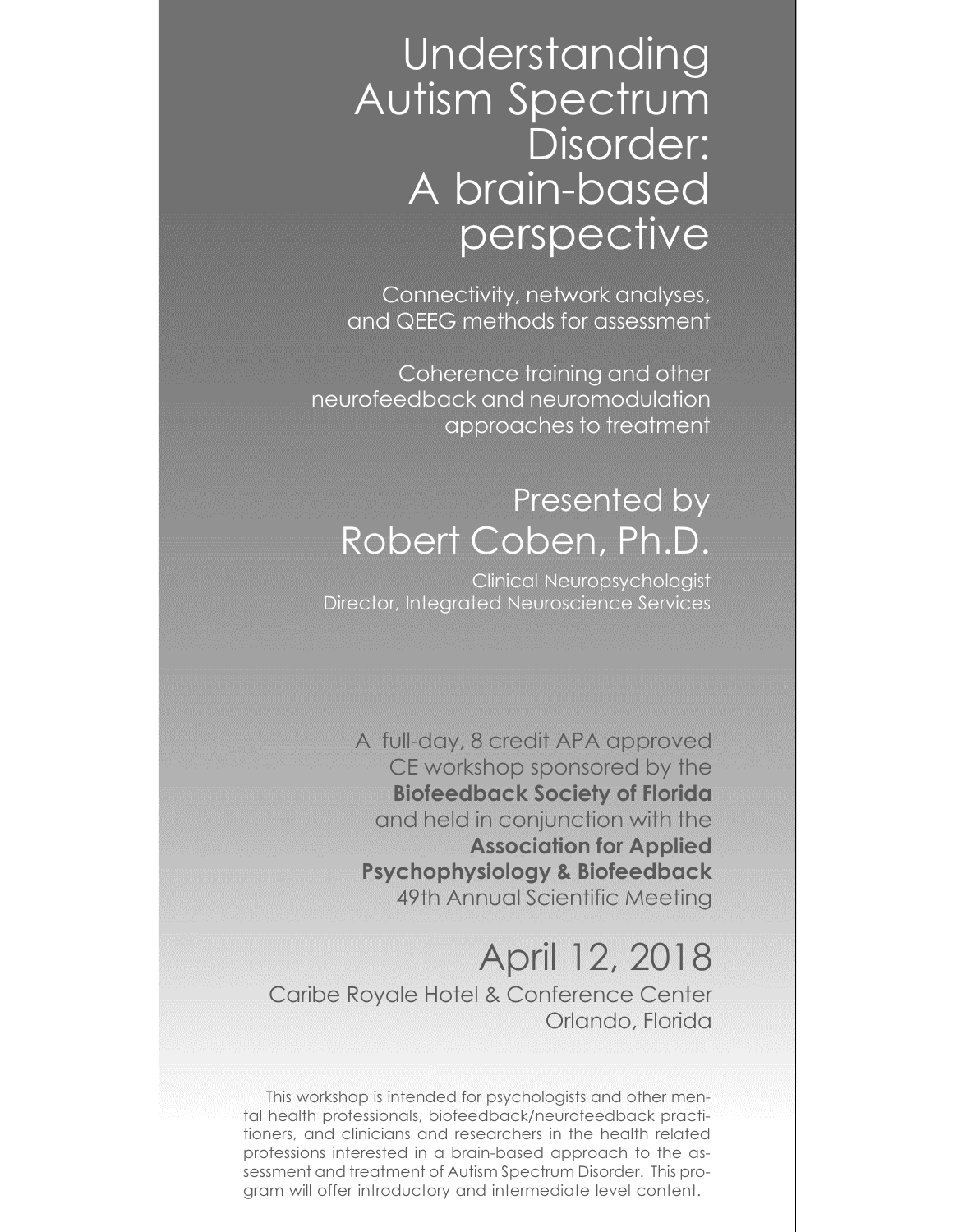|                 | Thursday, April 12, 2018<br>Understanding Autism Spectrum Disorder:<br>A brain-based perspective                    |
|-----------------|---------------------------------------------------------------------------------------------------------------------|
| 7:00 - 8:00 am  | Continental breakfast - breakout area<br>Sign-in and distribution of workshop materials                             |
| $8:00 - 8:15$   | Welcome, introductions, and announcements<br>Aubrey Ewing, PhD - BSF Managing Director                              |
| $8:15 - 9:00$   | <b>Robert Coben, PhD</b><br>Understanding of Autism Spectrum Disorder<br>including characteristics and epidemiology |
| $9:00 - 9:45$   | The Neuroscience of ASD: The search for the<br>critical brain region                                                |
| $9:45 - 10:00$  | <b>Break</b>                                                                                                        |
| $10:00 - 11:00$ | <b>Robert Coben, PhD</b><br>The Neuroscience of ASD: Important brain<br>networks                                    |
| $11:00 - 12:00$ | <b>QEEG</b> research findings                                                                                       |
| $12:00 - 1:00$  | Lunch - on your own at hotel restaurants<br>or other alternatives at nearby properties                              |
| $1:00 - 2:00$   | <b>Robert Coben, PhD</b><br>Case presentations: ASD QEEG and<br>connectivity findings                               |
| $2:00 - 3:00$   | Neurofeedback research findings of efficacy<br>in ASD treatment                                                     |
| $3:00 - 3:15$   | <b>Break</b>                                                                                                        |
| $3:15 - 4:00$   | <b>Robert Coben, PhD</b><br>Multivariate coherence training for ASD                                                 |
| $4:00 - 5:00$   | Case demonstrations                                                                                                 |
| $5:00 - 5:30$   | Q&A, review of exam questions<br>Distribution of certificates<br>Adjourn                                            |
| $5:30 - 7:00$   | <b>BSF Board of Directors meeting</b>                                                                               |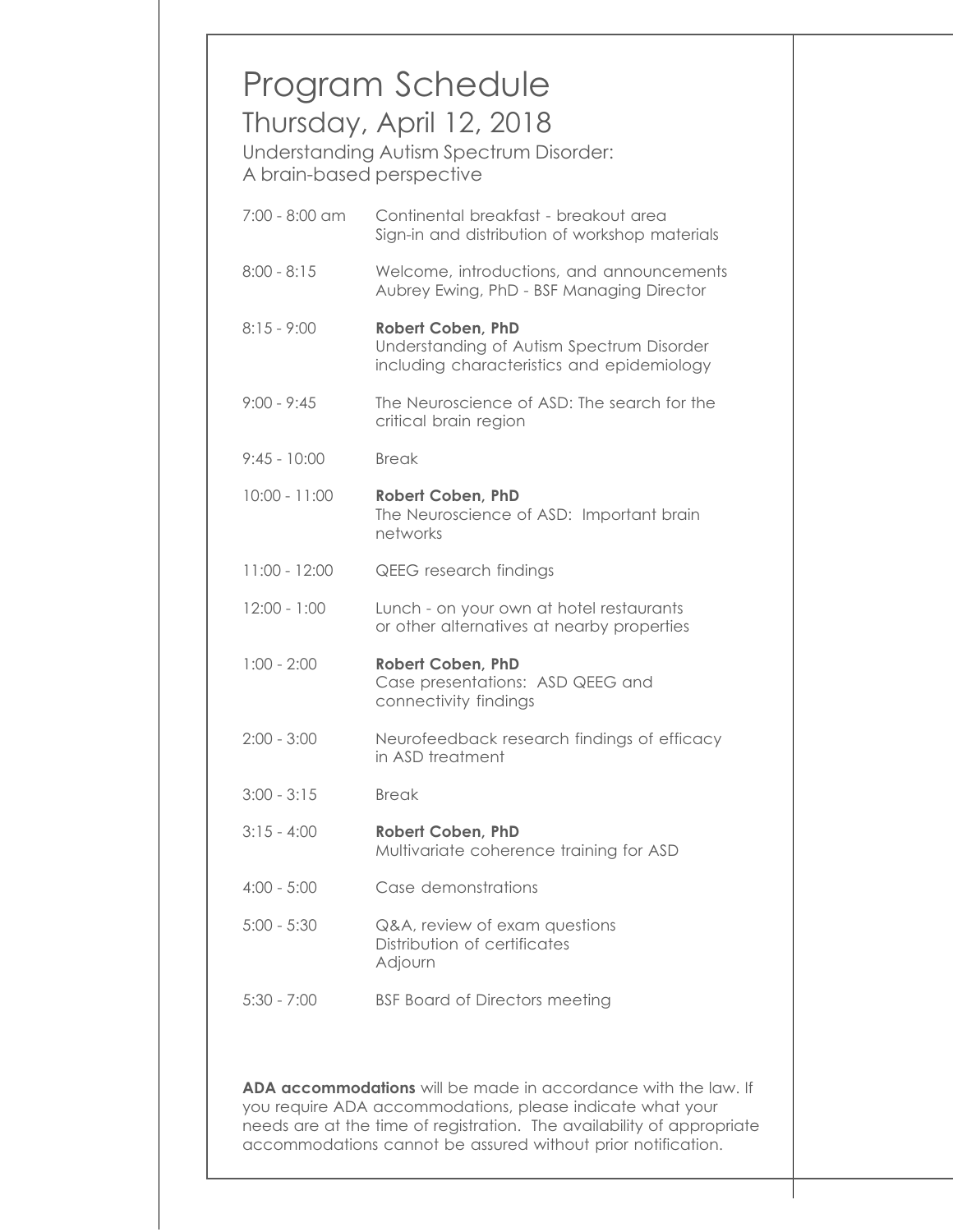#### Course Description

This workshop will focus on an understanding of Autism Spectrum Disorder (ASD) from a brain-based perspective. Participants will learn about ASD characteristics, epidemiology, and brain networks responsible for its many manifestations. We will discuss forms of assessment including QEEG, with particular emphasis on connectivity and network analyses. This will include a focus on research but also case examples showing the application of advanced connectivity analyses. Available treatment options will be reviewed including an exploration of neuromodulation and neurofeedback approaches. The workshop will highlight the utility of coherence training and its applications as an advanced neurofeedback method for ASD.

## Learning Objectives

This workshop is intended to introduce practitioners to clinically relevant information and methods regarding the assessment and treatment of ASD from a brain-based perspective. At the conclusion of this course, participants will be able to:

- 1. Define and understand the prevalence and forms of Autism Spectrum Disorder (ASD)
- 2. Identify brain regions critical to the understanding of ASD
- 3. Describe brain networks involved in ASD symptoms and patterns
- 4. Explain complex techniques involved in the assessment of coherence and connectivity
- 5. Discuss neurofeedback approaches for ASD

## Supplemental Reading

To enhance the learning experience of this workshop, Dr. Coben has provided the articles listed below as supplemental reading. In order to receive full **CE credit** attendees are asked to complete this reading in advance. Visit www.floridabiofeedback.org to download these articles:

Coben, R. (2013). "Neurofeedback for autistic disorders: emerging empirical evidence," in Imaging the Brain in Autism, eds M. F. Casanova, A. S. El-Baz, and J. S. Suri (New York, NY: Springer), 107–134. doi: 10.1007/978-1-4614-6843-1\_6

Chabot, R.J., Coben, R., Hirshberg, L. and Cantor, D.S. QEEG and VARETA based Neurophysiological Indices of Brain Dysfunction in Attention Deficit and Autistic Spectrum Disorder. Austin J Autism & Relate Disabilities. 2015;1(2): 1007

Coben, Robert; Mohammad-Rezazadeh, Iman; Cannon, Rex. Using quantitative and analytic EEG methods in the understanding of connectivity in autism spectrum disorders: a theory of mixed over- and under-connectivity. Frontiers in Human Neuroscience. 2014;8: 45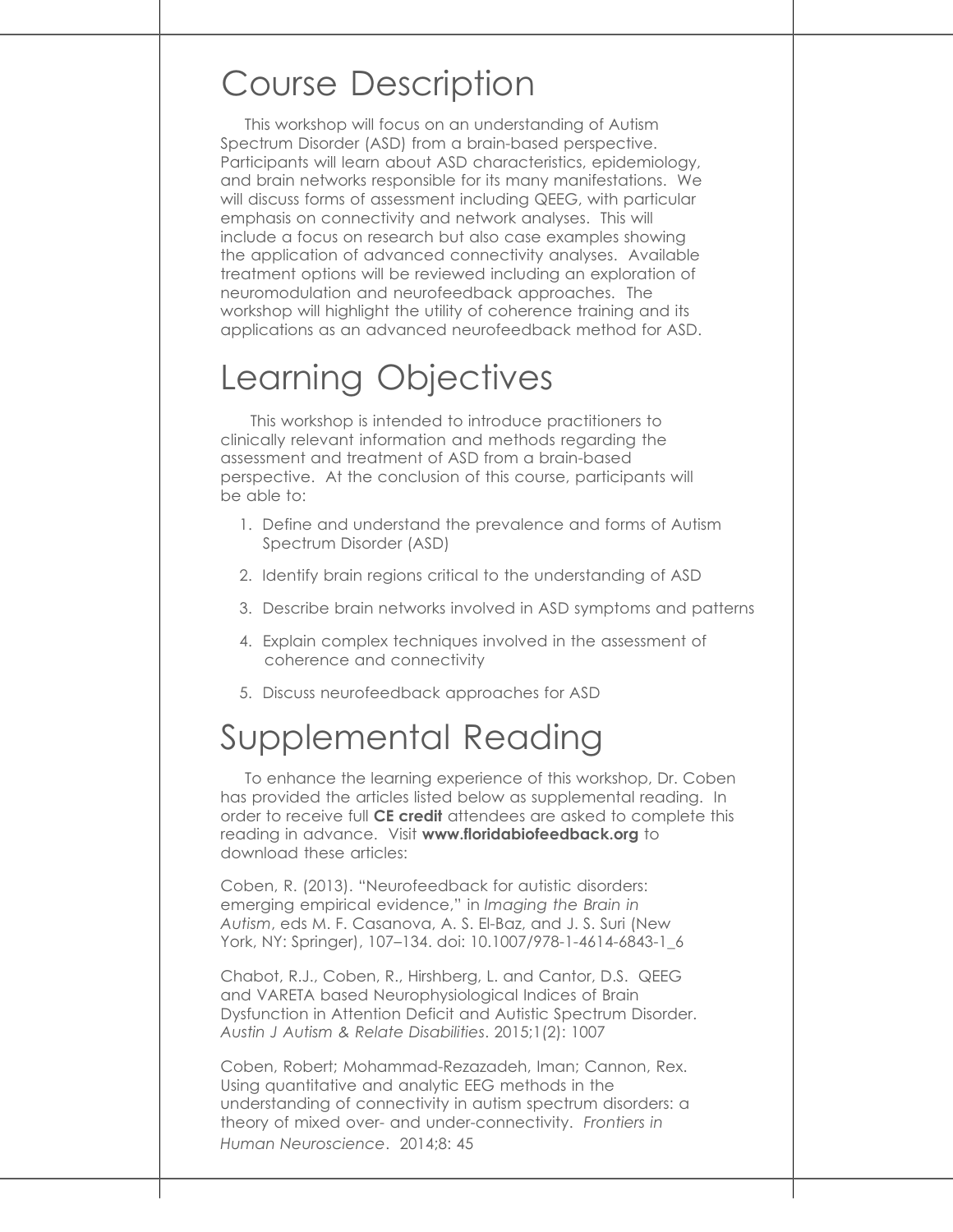#### Workshop Faculty



Robert Coben, Ph.D., received his doctoral degree in 1991 and has been a licensed psychologist in the state of New York since 1994 and Arkansas since 2015. He is the Director of Integrated Neuroscience Services and practicing Neuropsychologist at Integrated Neuropsychological Services. His post-doctoral training in clinical and rehabilitation neuropsychology was done at the UCLA Medical Center and Cedars-Sinai Medical Center in California. He is the former director of

inpatient and outpatient brain rehabilitation at Staten Island University Hospital. He is an affiliate of Winthrop University Hospital and an affiliated researcher of NYU Medical Center.

Dr. Coben is a member in good standing of the American Psychological Association, International Neuropsychological Society, and International Society for Neurofeedback and Research. He is an associate editor for Frontiers in Child Health and Human Development, Frontiers in Public Health and Frontiers in Pediatrics. He is also an editorial reviewer for the Journal of Autism and Developmental Disorders, Frontiers in Child Health and Human Development, Clinical Neurophysiology, Neuroimage, and the Journal of Psychophysiology. He has also edited a book entitled Neurofeedback and Neuromodulation Techniques and Applications. His research interests include the study of neuropsychology and neurophysiology in the understanding of childhood neurodevelop-mental disorders, especially autism, and treatment applications for the same. Dr Coben is a past President of the International Society for Neurofeedback and Research and current Chair of the International Board of Quantitative Electrophysiology.

### Registration and AAPB Annual Scientific Meeting Information

The Biofeedback Society of Florida (BSF) is a chapter of the national Association for Applied Psychophysiology and Biofeedback (AAPB). BSF will co-host this workshop with AAPB at its 49th Annual Scientific Meeting, to be held in Orlando at the Caribe Royal Hotel and Conference Center. BSF encourages those who register for its workshop to take advantage of the opportunity to also attend the AAPB Meeting, but you are not obligated to do so. You may register online for just the BSF workshop with the option to add the AAPB meeting if you desire.

For those who are interested, AAPB will extend its member registration discount to all who are registered for the BSF workshop. Notify AAPB at (800) 477-8892 if you are interested in their meeting discount. BSF workshop attendees are also eligible for the AAPB hotel discount (\$159/night). Reservations should be made directly with the hotel at www.cariberoyale.com.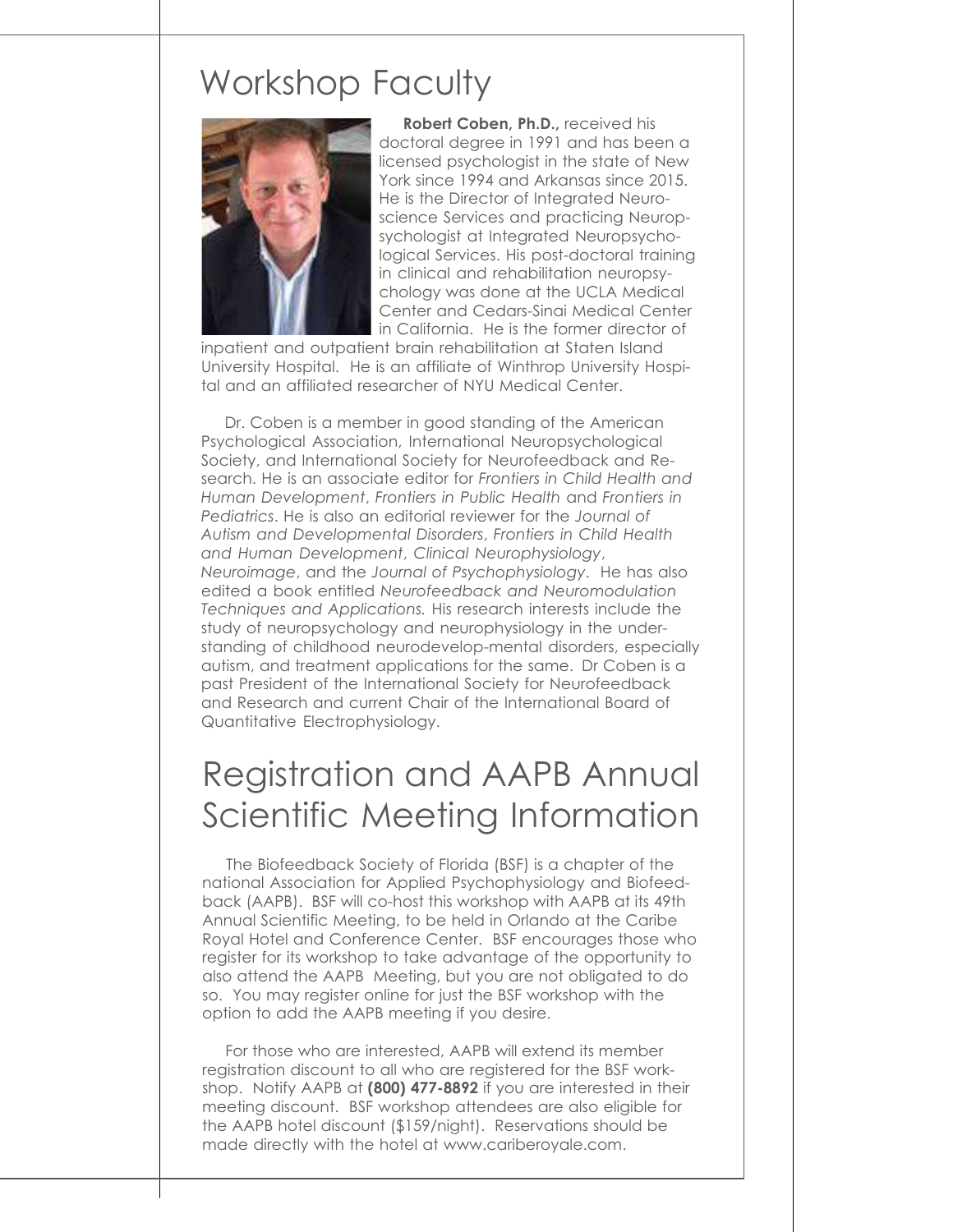|                                                                                                                | <b>Understanding Autism Spectrum Disorder: A brain-based perspective</b><br>April 12, 2018 - The Caribe Royale Hotel, Orlando, Florida                                                                                                                                                                                                                                                                                                                                                                                                                                                                                                                                                                                                                                                                       |  |  |
|----------------------------------------------------------------------------------------------------------------|--------------------------------------------------------------------------------------------------------------------------------------------------------------------------------------------------------------------------------------------------------------------------------------------------------------------------------------------------------------------------------------------------------------------------------------------------------------------------------------------------------------------------------------------------------------------------------------------------------------------------------------------------------------------------------------------------------------------------------------------------------------------------------------------------------------|--|--|
| To register online, go to www.FloridaBiofeedback.org                                                           |                                                                                                                                                                                                                                                                                                                                                                                                                                                                                                                                                                                                                                                                                                                                                                                                              |  |  |
| NAME: NAME AND A CONTRACT A CONTRACT OF THE CONTRACT OF THE CONTRACT OF THE CONTRACT OF THE CONTRACT OF THE CO |                                                                                                                                                                                                                                                                                                                                                                                                                                                                                                                                                                                                                                                                                                                                                                                                              |  |  |
|                                                                                                                |                                                                                                                                                                                                                                                                                                                                                                                                                                                                                                                                                                                                                                                                                                                                                                                                              |  |  |
|                                                                                                                |                                                                                                                                                                                                                                                                                                                                                                                                                                                                                                                                                                                                                                                                                                                                                                                                              |  |  |
|                                                                                                                |                                                                                                                                                                                                                                                                                                                                                                                                                                                                                                                                                                                                                                                                                                                                                                                                              |  |  |
|                                                                                                                |                                                                                                                                                                                                                                                                                                                                                                                                                                                                                                                                                                                                                                                                                                                                                                                                              |  |  |
|                                                                                                                |                                                                                                                                                                                                                                                                                                                                                                                                                                                                                                                                                                                                                                                                                                                                                                                                              |  |  |
| <b>CONFERENCE TUITION - 8 CE Credits</b>                                                                       |                                                                                                                                                                                                                                                                                                                                                                                                                                                                                                                                                                                                                                                                                                                                                                                                              |  |  |
| <b>BSF Members:</b>                                                                                            | \$250.                                                                                                                                                                                                                                                                                                                                                                                                                                                                                                                                                                                                                                                                                                                                                                                                       |  |  |
| BSF Members with membership renewal                                                                            | \$280.                                                                                                                                                                                                                                                                                                                                                                                                                                                                                                                                                                                                                                                                                                                                                                                                       |  |  |
| Non-members:                                                                                                   | \$280.                                                                                                                                                                                                                                                                                                                                                                                                                                                                                                                                                                                                                                                                                                                                                                                                       |  |  |
| Student BSF members:<br>Students - non-members (degree-seeking, ID required):                                  | \$120.<br>\$140.                                                                                                                                                                                                                                                                                                                                                                                                                                                                                                                                                                                                                                                                                                                                                                                             |  |  |
| <b>Credit Card Number (VISA or MC):</b>                                                                        |                                                                                                                                                                                                                                                                                                                                                                                                                                                                                                                                                                                                                                                                                                                                                                                                              |  |  |
|                                                                                                                |                                                                                                                                                                                                                                                                                                                                                                                                                                                                                                                                                                                                                                                                                                                                                                                                              |  |  |
|                                                                                                                |                                                                                                                                                                                                                                                                                                                                                                                                                                                                                                                                                                                                                                                                                                                                                                                                              |  |  |
| (if different from above)                                                                                      |                                                                                                                                                                                                                                                                                                                                                                                                                                                                                                                                                                                                                                                                                                                                                                                                              |  |  |
|                                                                                                                | <b>CVV2 number</b> (3 digit security number on back of card): $\frac{1}{2}$ <b>COVID COVID-100 COVID-100 COVID-100 COVID-100 COVID-100 COVID-100 COVID-100 COVID-100 COVID-100 COVID-100 COVID-100 COVID-100 C</b>                                                                                                                                                                                                                                                                                                                                                                                                                                                                                                                                                                                           |  |  |
| Or Mail check payable to: The Biofeedback Society of Florida, Inc.,                                            |                                                                                                                                                                                                                                                                                                                                                                                                                                                                                                                                                                                                                                                                                                                                                                                                              |  |  |
| 1230 S. Federal Hwy., Boynton Beach, FL 33435 <sup>.</sup> (561) 742-7122                                      |                                                                                                                                                                                                                                                                                                                                                                                                                                                                                                                                                                                                                                                                                                                                                                                                              |  |  |
| <b>WORKSHOP LOCATION AND LODGING</b>                                                                           |                                                                                                                                                                                                                                                                                                                                                                                                                                                                                                                                                                                                                                                                                                                                                                                                              |  |  |
| hotel can be found at www.cariberoyale.com.                                                                    | The workshop will be held at The Caribe Royale Hotel & Conference Center, 8101 World<br>Center Drive, Orlando FL 32821. The Caribe Royale is offering AAPB and BSF meeting attend-<br>ees discounted room rates of \$159./night plus tax and other fees for reservations made by March<br>16, 2018 (refer to Group: AAPB). For reservations, call 1-888-258-7501 or click the "online" link<br>under "Hotel Information" at www.aapb.org. The hotel is located east of I-4 on World Center<br>Drive. Take exit #68 off I-4 east and travel east on S.R. 535 (Apopka/Vineland Road). Go to the<br>3rd light and turn left onto World Center Drive. Buena Vista Suites is the first hotel on the left. The<br>Caribe Royale is the second hotel on the left. More information and additional directions to the |  |  |
| <b>CONTINUING EDUCATION CREDIT</b>                                                                             |                                                                                                                                                                                                                                                                                                                                                                                                                                                                                                                                                                                                                                                                                                                                                                                                              |  |  |
|                                                                                                                | This program, when attended in its entirety, is available for 8 continuing education credits. The<br>program is co-sponsored by the Association for Applied Psychophysiology and Biofeedback (AAPB),<br>which is approved by the American Psychological Association to sponsor continuing education for<br>psychologists. AAPB maintains responsibility for this program and its content. Note: All licensed<br>health care professionals should verify that their respective licensing boards accept credits from<br>APA approved continuing education programs toward fulfillment of their licensing requirements.                                                                                                                                                                                         |  |  |
|                                                                                                                | Accessibility and non-discrimination policy: As a State Chapter of AAPB, BSF is committed to<br>accessibility and non-discrimination in its continuing education activities and to conducting them<br>in conformity with the American Psychological Association's Ethical Principles for Psychologists.<br>Participants are asked to be sensitive to privacy and confidentiality needs throughout the program<br>and are encouraged to express any feelings of discomfort related to program content during<br>discussion periods. BSF will attempt to accommodate participants' special needs and asks that<br>such needs, questions, or concerns be addressed to the onsite program coordinator.                                                                                                           |  |  |
|                                                                                                                | <b>Commercial and financial interest declaration:</b> The presenter has declared no commercial or                                                                                                                                                                                                                                                                                                                                                                                                                                                                                                                                                                                                                                                                                                            |  |  |